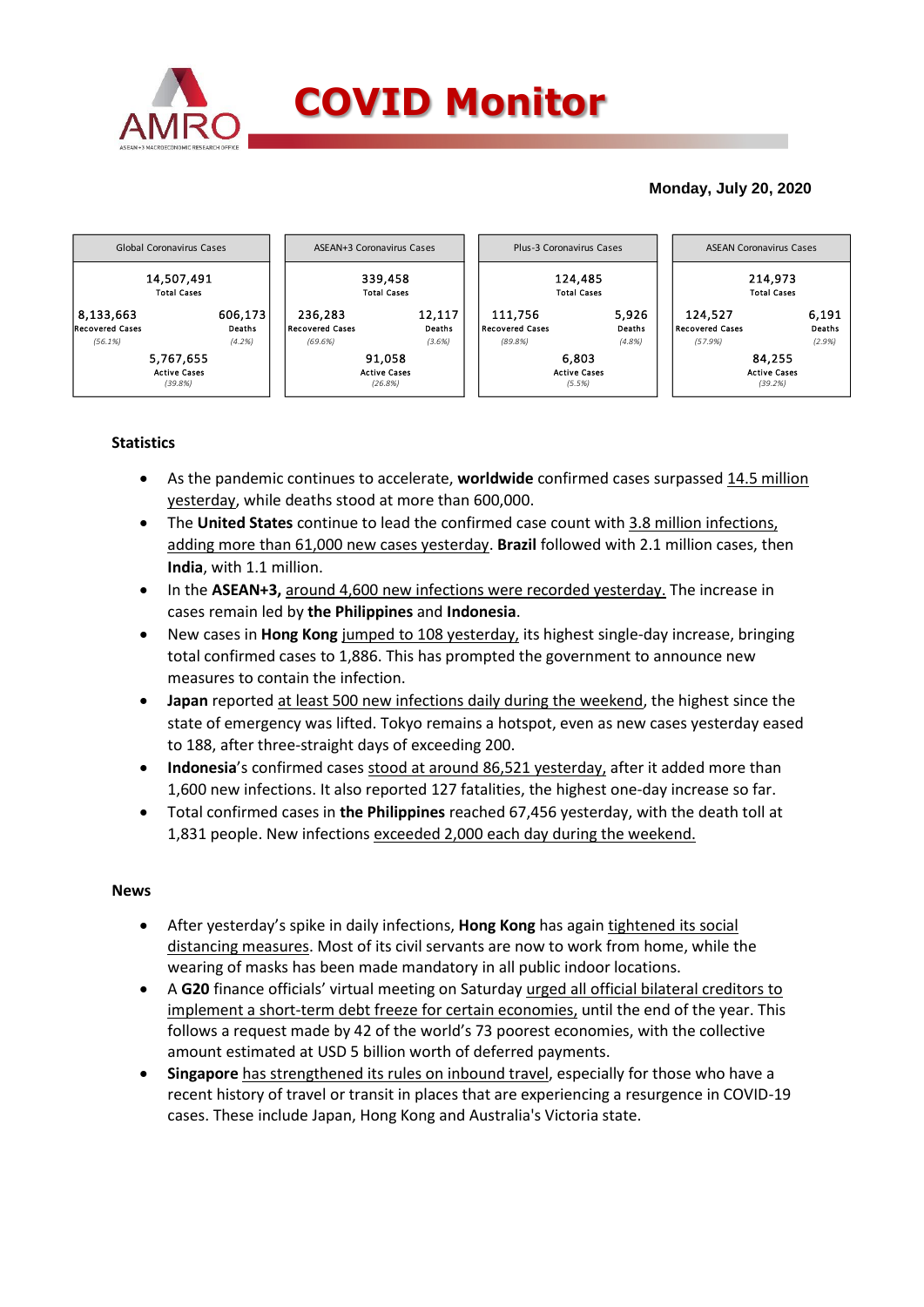

Overview of Confirmed COVID-19 Cases

| Economy<br>Rate $(%)2$<br>Population<br>$(7-day avg)^1$<br>Cases<br><b>Deaths</b><br><b>Deaths</b><br><b>Rate (%)</b><br>Cases<br>Cases<br>Cases<br>per 1M Pop.<br>Cases<br>Recovered<br>Global<br>14,507,491<br>218,802<br>$-14,602$<br>1.5<br>606,173<br>4,035<br>4.2<br>8,133,663<br>56.1<br>5,767,655<br>187<br>ASEAN+3<br>339,458<br>4,595<br>$-555$<br>12,117<br>236,283<br>69.6<br>91,058<br>1.4<br>3.6<br>$-350$<br>0.4<br>$\mathbf{1}$<br>Plus-3<br>124,485<br>526<br>5,926<br>4.8<br>111,756<br>89.8<br>6,803<br><b>ASEAN</b><br>214,973<br>4,069<br>$-205$<br>1.9<br>6,191<br>186<br>2.9<br>57.9<br>124,527<br>84,255<br>China<br>83,613<br>$\mathbf 0$<br>78,719<br>94.1<br>60<br>4,634<br>5.5<br>260<br>÷.<br>$\mathbf 0$<br>1,655<br>10<br>0.6<br>1,254<br>75.8<br>391<br>Hong Kong, China<br>217<br>$\overline{\phantom{a}}$<br>$\mathbf 0$<br>500<br>4.0<br>$-342$<br>2.0<br>19,211<br>25,446<br>202<br>986<br>3.9<br>75.5<br>5,249<br>Japan<br>13,771<br>265<br>26<br>0.5<br>-8<br>0.2<br>296<br>2.1<br>91.3<br>903<br>$\mathbf{1}$<br>12,572<br>Korea<br>86,521<br>321<br>1,639<br>$-113$<br>127<br>36,977<br>Indonesia<br>6.1<br>1.9<br>4,143<br>4.8<br>45,401<br>52.5<br>8,779<br>15<br>0.5<br>6<br>0.2<br>123<br>$\mathbf{1}$<br>8,553<br>97.4<br>Malaysia<br>264<br>1.4<br>103<br>$-151$<br>58<br>2,152<br>1,831<br>43,160<br>Philippines<br>67,456<br>613<br>19.6<br>3.3<br>2.7<br>22,465<br>33.3<br>257<br>55<br>$\mathbf 0$<br>Singapore<br>47,912<br>8,403<br>45.1<br>0.5<br>27<br>0.1<br>44,086<br>92.0<br>3,799<br>-3<br>48<br>0.1<br>0.1<br>$\mathbf 0$<br>96<br>Thailand<br>3,250<br>4<br>58<br>$1.8\,$<br>95.3<br>3,096<br>Brunei Darussalam<br>313<br>$\mathbf 0$<br>0.0<br>3<br>$\mathbf 0$<br>138<br>97.9<br>$\mathbf 0$<br>141<br>0<br>0.0<br>2.1<br>$\mathbf 0$<br>$\mathbf 0$<br>Cambodia<br>171<br>10<br>0.0<br>0<br>0.0<br>0<br>0.0<br>136<br>79.5<br>35<br>19<br>Lao PDR<br>$\mathsf 3$<br>0<br>0.0<br>0<br>0.0<br>0<br>0<br>19<br>100.0<br>$\pmb{0}$<br>0.0<br>6<br>Num<br>$\mathbf 0$<br>341<br>$\,1\,$<br>0.0<br>0<br>6<br>276<br>80.9<br>59<br>Myanmar<br>0.3<br>1.8<br>383<br>$\overline{4}$<br>0.0<br>0.3<br>0<br>$\Omega$<br>0.0<br>357<br>93.2<br>26<br>Vietnam<br>1<br>$\mathbf{1}$<br>Belgium<br>$\mathbf 0$<br>0.0<br>$-207$<br>$\mathbf 0$<br>63,706<br>5,531<br>0.0<br>9,800<br>17,289<br>36,617<br>15.4<br>27.1<br>201,448<br>3,099<br>30,049<br>0<br>14.9<br>72,408<br>35.9<br>98,991<br>France<br>÷,<br>$\sim$<br>$-72$<br>202,735<br>3.7<br>0.2<br>9,092<br>$\mathbf{1}$<br>6,243<br>2,443<br>309<br>4.5<br>187,400<br>92.4<br>Germany<br>$-31$<br>$\overline{3}$<br>244,434<br>218<br>3.6<br>196,949<br>Italy<br>4,058<br>0.1<br>35,045<br>14.3<br>80.6<br>12,440<br>19<br>$\mathbf 0$<br>51,955<br>3,006<br>146<br>8.4<br>6,157<br>11.9<br>Netherlands<br>0.3<br>$\sim$<br>$\mathbf 0$<br>260,255<br>$\mathbf 0$<br>0.0<br>0<br>150,376<br>53,521<br>Spain<br>5,553<br>0.0<br>28,752<br>11.0<br>57.8<br>$\textbf{-11}$<br>$\mathbf 0$<br>90.2<br>Switzerland<br>33,591<br>3,885<br>99<br>0.3<br>1,969<br>5.9<br>30,300<br>1,322<br>11.4<br>10.8<br>$-103$<br>27<br>15.3<br><b>United Kingdom</b><br>296,358<br>4,406<br>726<br>0.2<br>45,385<br>$\sim$<br>Brazil<br>2,098,389<br>9,927<br>23,529<br>111.3<br>$-5,003$<br>1.1<br>79,488<br>716<br>69.5<br>559,829<br>3.8<br>1,459,072<br>7.7<br>$-36$<br>$\overline{4}$<br>Canada<br>112,168<br>2,966<br>293<br>0.3<br>8,896<br>7.9<br>98,564<br>87.9<br>4,708 |              |              |            |                  |                  |             |        |              |            |          |              |                 |               |
|--------------------------------------------------------------------------------------------------------------------------------------------------------------------------------------------------------------------------------------------------------------------------------------------------------------------------------------------------------------------------------------------------------------------------------------------------------------------------------------------------------------------------------------------------------------------------------------------------------------------------------------------------------------------------------------------------------------------------------------------------------------------------------------------------------------------------------------------------------------------------------------------------------------------------------------------------------------------------------------------------------------------------------------------------------------------------------------------------------------------------------------------------------------------------------------------------------------------------------------------------------------------------------------------------------------------------------------------------------------------------------------------------------------------------------------------------------------------------------------------------------------------------------------------------------------------------------------------------------------------------------------------------------------------------------------------------------------------------------------------------------------------------------------------------------------------------------------------------------------------------------------------------------------------------------------------------------------------------------------------------------------------------------------------------------------------------------------------------------------------------------------------------------------------------------------------------------------------------------------------------------------------------------------------------------------------------------------------------------------------------------------------------------------------------------------------------------------------------------------------------------------------------------------------------------------------------------------------------------------------------------------------------------------------------------------------------------------------------------------------------------------------------------------------------------------------------------------------------------------------------------------------------------------------------------------------------------------------------------------------------------------------------------------------------------------------------------------------------------------------------------------------------------------------------------------------------------------------------------------------------------------------------------------------------------------------------------------------------------------------------------------------------------------------------------------------------------------------------|--------------|--------------|------------|------------------|------------------|-------------|--------|--------------|------------|----------|--------------|-----------------|---------------|
|                                                                                                                                                                                                                                                                                                                                                                                                                                                                                                                                                                                                                                                                                                                                                                                                                                                                                                                                                                                                                                                                                                                                                                                                                                                                                                                                                                                                                                                                                                                                                                                                                                                                                                                                                                                                                                                                                                                                                                                                                                                                                                                                                                                                                                                                                                                                                                                                                                                                                                                                                                                                                                                                                                                                                                                                                                                                                                                                                                                                                                                                                                                                                                                                                                                                                                                                                                                                                                                                          | <b>Total</b> | Cases per 1M | <b>New</b> | <b>New Cases</b> | <b>New Cases</b> | <b>∆New</b> | ∆% New | <b>Total</b> | <b>New</b> | Fatality | <b>Total</b> | <b>Recovery</b> | <b>Active</b> |
|                                                                                                                                                                                                                                                                                                                                                                                                                                                                                                                                                                                                                                                                                                                                                                                                                                                                                                                                                                                                                                                                                                                                                                                                                                                                                                                                                                                                                                                                                                                                                                                                                                                                                                                                                                                                                                                                                                                                                                                                                                                                                                                                                                                                                                                                                                                                                                                                                                                                                                                                                                                                                                                                                                                                                                                                                                                                                                                                                                                                                                                                                                                                                                                                                                                                                                                                                                                                                                                                          |              |              |            |                  |                  |             |        |              |            |          |              |                 |               |
|                                                                                                                                                                                                                                                                                                                                                                                                                                                                                                                                                                                                                                                                                                                                                                                                                                                                                                                                                                                                                                                                                                                                                                                                                                                                                                                                                                                                                                                                                                                                                                                                                                                                                                                                                                                                                                                                                                                                                                                                                                                                                                                                                                                                                                                                                                                                                                                                                                                                                                                                                                                                                                                                                                                                                                                                                                                                                                                                                                                                                                                                                                                                                                                                                                                                                                                                                                                                                                                                          |              |              |            |                  |                  |             |        |              |            |          |              |                 |               |
|                                                                                                                                                                                                                                                                                                                                                                                                                                                                                                                                                                                                                                                                                                                                                                                                                                                                                                                                                                                                                                                                                                                                                                                                                                                                                                                                                                                                                                                                                                                                                                                                                                                                                                                                                                                                                                                                                                                                                                                                                                                                                                                                                                                                                                                                                                                                                                                                                                                                                                                                                                                                                                                                                                                                                                                                                                                                                                                                                                                                                                                                                                                                                                                                                                                                                                                                                                                                                                                                          |              |              |            |                  |                  |             |        |              |            |          |              |                 |               |
|                                                                                                                                                                                                                                                                                                                                                                                                                                                                                                                                                                                                                                                                                                                                                                                                                                                                                                                                                                                                                                                                                                                                                                                                                                                                                                                                                                                                                                                                                                                                                                                                                                                                                                                                                                                                                                                                                                                                                                                                                                                                                                                                                                                                                                                                                                                                                                                                                                                                                                                                                                                                                                                                                                                                                                                                                                                                                                                                                                                                                                                                                                                                                                                                                                                                                                                                                                                                                                                                          |              |              |            |                  |                  |             |        |              |            |          |              |                 |               |
|                                                                                                                                                                                                                                                                                                                                                                                                                                                                                                                                                                                                                                                                                                                                                                                                                                                                                                                                                                                                                                                                                                                                                                                                                                                                                                                                                                                                                                                                                                                                                                                                                                                                                                                                                                                                                                                                                                                                                                                                                                                                                                                                                                                                                                                                                                                                                                                                                                                                                                                                                                                                                                                                                                                                                                                                                                                                                                                                                                                                                                                                                                                                                                                                                                                                                                                                                                                                                                                                          |              |              |            |                  |                  |             |        |              |            |          |              |                 |               |
|                                                                                                                                                                                                                                                                                                                                                                                                                                                                                                                                                                                                                                                                                                                                                                                                                                                                                                                                                                                                                                                                                                                                                                                                                                                                                                                                                                                                                                                                                                                                                                                                                                                                                                                                                                                                                                                                                                                                                                                                                                                                                                                                                                                                                                                                                                                                                                                                                                                                                                                                                                                                                                                                                                                                                                                                                                                                                                                                                                                                                                                                                                                                                                                                                                                                                                                                                                                                                                                                          |              |              |            |                  |                  |             |        |              |            |          |              |                 |               |
|                                                                                                                                                                                                                                                                                                                                                                                                                                                                                                                                                                                                                                                                                                                                                                                                                                                                                                                                                                                                                                                                                                                                                                                                                                                                                                                                                                                                                                                                                                                                                                                                                                                                                                                                                                                                                                                                                                                                                                                                                                                                                                                                                                                                                                                                                                                                                                                                                                                                                                                                                                                                                                                                                                                                                                                                                                                                                                                                                                                                                                                                                                                                                                                                                                                                                                                                                                                                                                                                          |              |              |            |                  |                  |             |        |              |            |          |              |                 |               |
|                                                                                                                                                                                                                                                                                                                                                                                                                                                                                                                                                                                                                                                                                                                                                                                                                                                                                                                                                                                                                                                                                                                                                                                                                                                                                                                                                                                                                                                                                                                                                                                                                                                                                                                                                                                                                                                                                                                                                                                                                                                                                                                                                                                                                                                                                                                                                                                                                                                                                                                                                                                                                                                                                                                                                                                                                                                                                                                                                                                                                                                                                                                                                                                                                                                                                                                                                                                                                                                                          |              |              |            |                  |                  |             |        |              |            |          |              |                 |               |
|                                                                                                                                                                                                                                                                                                                                                                                                                                                                                                                                                                                                                                                                                                                                                                                                                                                                                                                                                                                                                                                                                                                                                                                                                                                                                                                                                                                                                                                                                                                                                                                                                                                                                                                                                                                                                                                                                                                                                                                                                                                                                                                                                                                                                                                                                                                                                                                                                                                                                                                                                                                                                                                                                                                                                                                                                                                                                                                                                                                                                                                                                                                                                                                                                                                                                                                                                                                                                                                                          |              |              |            |                  |                  |             |        |              |            |          |              |                 |               |
|                                                                                                                                                                                                                                                                                                                                                                                                                                                                                                                                                                                                                                                                                                                                                                                                                                                                                                                                                                                                                                                                                                                                                                                                                                                                                                                                                                                                                                                                                                                                                                                                                                                                                                                                                                                                                                                                                                                                                                                                                                                                                                                                                                                                                                                                                                                                                                                                                                                                                                                                                                                                                                                                                                                                                                                                                                                                                                                                                                                                                                                                                                                                                                                                                                                                                                                                                                                                                                                                          |              |              |            |                  |                  |             |        |              |            |          |              |                 |               |
|                                                                                                                                                                                                                                                                                                                                                                                                                                                                                                                                                                                                                                                                                                                                                                                                                                                                                                                                                                                                                                                                                                                                                                                                                                                                                                                                                                                                                                                                                                                                                                                                                                                                                                                                                                                                                                                                                                                                                                                                                                                                                                                                                                                                                                                                                                                                                                                                                                                                                                                                                                                                                                                                                                                                                                                                                                                                                                                                                                                                                                                                                                                                                                                                                                                                                                                                                                                                                                                                          |              |              |            |                  |                  |             |        |              |            |          |              |                 |               |
|                                                                                                                                                                                                                                                                                                                                                                                                                                                                                                                                                                                                                                                                                                                                                                                                                                                                                                                                                                                                                                                                                                                                                                                                                                                                                                                                                                                                                                                                                                                                                                                                                                                                                                                                                                                                                                                                                                                                                                                                                                                                                                                                                                                                                                                                                                                                                                                                                                                                                                                                                                                                                                                                                                                                                                                                                                                                                                                                                                                                                                                                                                                                                                                                                                                                                                                                                                                                                                                                          |              |              |            |                  |                  |             |        |              |            |          |              |                 |               |
|                                                                                                                                                                                                                                                                                                                                                                                                                                                                                                                                                                                                                                                                                                                                                                                                                                                                                                                                                                                                                                                                                                                                                                                                                                                                                                                                                                                                                                                                                                                                                                                                                                                                                                                                                                                                                                                                                                                                                                                                                                                                                                                                                                                                                                                                                                                                                                                                                                                                                                                                                                                                                                                                                                                                                                                                                                                                                                                                                                                                                                                                                                                                                                                                                                                                                                                                                                                                                                                                          |              |              |            |                  |                  |             |        |              |            |          |              |                 |               |
|                                                                                                                                                                                                                                                                                                                                                                                                                                                                                                                                                                                                                                                                                                                                                                                                                                                                                                                                                                                                                                                                                                                                                                                                                                                                                                                                                                                                                                                                                                                                                                                                                                                                                                                                                                                                                                                                                                                                                                                                                                                                                                                                                                                                                                                                                                                                                                                                                                                                                                                                                                                                                                                                                                                                                                                                                                                                                                                                                                                                                                                                                                                                                                                                                                                                                                                                                                                                                                                                          |              |              |            |                  |                  |             |        |              |            |          |              |                 |               |
|                                                                                                                                                                                                                                                                                                                                                                                                                                                                                                                                                                                                                                                                                                                                                                                                                                                                                                                                                                                                                                                                                                                                                                                                                                                                                                                                                                                                                                                                                                                                                                                                                                                                                                                                                                                                                                                                                                                                                                                                                                                                                                                                                                                                                                                                                                                                                                                                                                                                                                                                                                                                                                                                                                                                                                                                                                                                                                                                                                                                                                                                                                                                                                                                                                                                                                                                                                                                                                                                          |              |              |            |                  |                  |             |        |              |            |          |              |                 |               |
|                                                                                                                                                                                                                                                                                                                                                                                                                                                                                                                                                                                                                                                                                                                                                                                                                                                                                                                                                                                                                                                                                                                                                                                                                                                                                                                                                                                                                                                                                                                                                                                                                                                                                                                                                                                                                                                                                                                                                                                                                                                                                                                                                                                                                                                                                                                                                                                                                                                                                                                                                                                                                                                                                                                                                                                                                                                                                                                                                                                                                                                                                                                                                                                                                                                                                                                                                                                                                                                                          |              |              |            |                  |                  |             |        |              |            |          |              |                 |               |
|                                                                                                                                                                                                                                                                                                                                                                                                                                                                                                                                                                                                                                                                                                                                                                                                                                                                                                                                                                                                                                                                                                                                                                                                                                                                                                                                                                                                                                                                                                                                                                                                                                                                                                                                                                                                                                                                                                                                                                                                                                                                                                                                                                                                                                                                                                                                                                                                                                                                                                                                                                                                                                                                                                                                                                                                                                                                                                                                                                                                                                                                                                                                                                                                                                                                                                                                                                                                                                                                          |              |              |            |                  |                  |             |        |              |            |          |              |                 |               |
|                                                                                                                                                                                                                                                                                                                                                                                                                                                                                                                                                                                                                                                                                                                                                                                                                                                                                                                                                                                                                                                                                                                                                                                                                                                                                                                                                                                                                                                                                                                                                                                                                                                                                                                                                                                                                                                                                                                                                                                                                                                                                                                                                                                                                                                                                                                                                                                                                                                                                                                                                                                                                                                                                                                                                                                                                                                                                                                                                                                                                                                                                                                                                                                                                                                                                                                                                                                                                                                                          |              |              |            |                  |                  |             |        |              |            |          |              |                 |               |
|                                                                                                                                                                                                                                                                                                                                                                                                                                                                                                                                                                                                                                                                                                                                                                                                                                                                                                                                                                                                                                                                                                                                                                                                                                                                                                                                                                                                                                                                                                                                                                                                                                                                                                                                                                                                                                                                                                                                                                                                                                                                                                                                                                                                                                                                                                                                                                                                                                                                                                                                                                                                                                                                                                                                                                                                                                                                                                                                                                                                                                                                                                                                                                                                                                                                                                                                                                                                                                                                          |              |              |            |                  |                  |             |        |              |            |          |              |                 |               |
|                                                                                                                                                                                                                                                                                                                                                                                                                                                                                                                                                                                                                                                                                                                                                                                                                                                                                                                                                                                                                                                                                                                                                                                                                                                                                                                                                                                                                                                                                                                                                                                                                                                                                                                                                                                                                                                                                                                                                                                                                                                                                                                                                                                                                                                                                                                                                                                                                                                                                                                                                                                                                                                                                                                                                                                                                                                                                                                                                                                                                                                                                                                                                                                                                                                                                                                                                                                                                                                                          |              |              |            |                  |                  |             |        |              |            |          |              |                 |               |
|                                                                                                                                                                                                                                                                                                                                                                                                                                                                                                                                                                                                                                                                                                                                                                                                                                                                                                                                                                                                                                                                                                                                                                                                                                                                                                                                                                                                                                                                                                                                                                                                                                                                                                                                                                                                                                                                                                                                                                                                                                                                                                                                                                                                                                                                                                                                                                                                                                                                                                                                                                                                                                                                                                                                                                                                                                                                                                                                                                                                                                                                                                                                                                                                                                                                                                                                                                                                                                                                          |              |              |            |                  |                  |             |        |              |            |          |              |                 |               |
|                                                                                                                                                                                                                                                                                                                                                                                                                                                                                                                                                                                                                                                                                                                                                                                                                                                                                                                                                                                                                                                                                                                                                                                                                                                                                                                                                                                                                                                                                                                                                                                                                                                                                                                                                                                                                                                                                                                                                                                                                                                                                                                                                                                                                                                                                                                                                                                                                                                                                                                                                                                                                                                                                                                                                                                                                                                                                                                                                                                                                                                                                                                                                                                                                                                                                                                                                                                                                                                                          |              |              |            |                  |                  |             |        |              |            |          |              |                 |               |
|                                                                                                                                                                                                                                                                                                                                                                                                                                                                                                                                                                                                                                                                                                                                                                                                                                                                                                                                                                                                                                                                                                                                                                                                                                                                                                                                                                                                                                                                                                                                                                                                                                                                                                                                                                                                                                                                                                                                                                                                                                                                                                                                                                                                                                                                                                                                                                                                                                                                                                                                                                                                                                                                                                                                                                                                                                                                                                                                                                                                                                                                                                                                                                                                                                                                                                                                                                                                                                                                          |              |              |            |                  |                  |             |        |              |            |          |              |                 |               |
|                                                                                                                                                                                                                                                                                                                                                                                                                                                                                                                                                                                                                                                                                                                                                                                                                                                                                                                                                                                                                                                                                                                                                                                                                                                                                                                                                                                                                                                                                                                                                                                                                                                                                                                                                                                                                                                                                                                                                                                                                                                                                                                                                                                                                                                                                                                                                                                                                                                                                                                                                                                                                                                                                                                                                                                                                                                                                                                                                                                                                                                                                                                                                                                                                                                                                                                                                                                                                                                                          |              |              |            |                  |                  |             |        |              |            |          |              |                 |               |
|                                                                                                                                                                                                                                                                                                                                                                                                                                                                                                                                                                                                                                                                                                                                                                                                                                                                                                                                                                                                                                                                                                                                                                                                                                                                                                                                                                                                                                                                                                                                                                                                                                                                                                                                                                                                                                                                                                                                                                                                                                                                                                                                                                                                                                                                                                                                                                                                                                                                                                                                                                                                                                                                                                                                                                                                                                                                                                                                                                                                                                                                                                                                                                                                                                                                                                                                                                                                                                                                          |              |              |            |                  |                  |             |        |              |            |          |              |                 |               |
|                                                                                                                                                                                                                                                                                                                                                                                                                                                                                                                                                                                                                                                                                                                                                                                                                                                                                                                                                                                                                                                                                                                                                                                                                                                                                                                                                                                                                                                                                                                                                                                                                                                                                                                                                                                                                                                                                                                                                                                                                                                                                                                                                                                                                                                                                                                                                                                                                                                                                                                                                                                                                                                                                                                                                                                                                                                                                                                                                                                                                                                                                                                                                                                                                                                                                                                                                                                                                                                                          |              |              |            |                  |                  |             |        |              |            |          |              |                 |               |
|                                                                                                                                                                                                                                                                                                                                                                                                                                                                                                                                                                                                                                                                                                                                                                                                                                                                                                                                                                                                                                                                                                                                                                                                                                                                                                                                                                                                                                                                                                                                                                                                                                                                                                                                                                                                                                                                                                                                                                                                                                                                                                                                                                                                                                                                                                                                                                                                                                                                                                                                                                                                                                                                                                                                                                                                                                                                                                                                                                                                                                                                                                                                                                                                                                                                                                                                                                                                                                                                          |              |              |            |                  |                  |             |        |              |            |          |              |                 |               |
|                                                                                                                                                                                                                                                                                                                                                                                                                                                                                                                                                                                                                                                                                                                                                                                                                                                                                                                                                                                                                                                                                                                                                                                                                                                                                                                                                                                                                                                                                                                                                                                                                                                                                                                                                                                                                                                                                                                                                                                                                                                                                                                                                                                                                                                                                                                                                                                                                                                                                                                                                                                                                                                                                                                                                                                                                                                                                                                                                                                                                                                                                                                                                                                                                                                                                                                                                                                                                                                                          |              |              |            |                  |                  |             |        |              |            |          |              |                 |               |
|                                                                                                                                                                                                                                                                                                                                                                                                                                                                                                                                                                                                                                                                                                                                                                                                                                                                                                                                                                                                                                                                                                                                                                                                                                                                                                                                                                                                                                                                                                                                                                                                                                                                                                                                                                                                                                                                                                                                                                                                                                                                                                                                                                                                                                                                                                                                                                                                                                                                                                                                                                                                                                                                                                                                                                                                                                                                                                                                                                                                                                                                                                                                                                                                                                                                                                                                                                                                                                                                          |              |              |            |                  |                  |             |        |              |            |          |              |                 |               |
|                                                                                                                                                                                                                                                                                                                                                                                                                                                                                                                                                                                                                                                                                                                                                                                                                                                                                                                                                                                                                                                                                                                                                                                                                                                                                                                                                                                                                                                                                                                                                                                                                                                                                                                                                                                                                                                                                                                                                                                                                                                                                                                                                                                                                                                                                                                                                                                                                                                                                                                                                                                                                                                                                                                                                                                                                                                                                                                                                                                                                                                                                                                                                                                                                                                                                                                                                                                                                                                                          |              |              |            |                  |                  |             |        |              |            |          |              |                 |               |
|                                                                                                                                                                                                                                                                                                                                                                                                                                                                                                                                                                                                                                                                                                                                                                                                                                                                                                                                                                                                                                                                                                                                                                                                                                                                                                                                                                                                                                                                                                                                                                                                                                                                                                                                                                                                                                                                                                                                                                                                                                                                                                                                                                                                                                                                                                                                                                                                                                                                                                                                                                                                                                                                                                                                                                                                                                                                                                                                                                                                                                                                                                                                                                                                                                                                                                                                                                                                                                                                          |              |              |            |                  |                  |             |        |              |            |          |              |                 |               |
|                                                                                                                                                                                                                                                                                                                                                                                                                                                                                                                                                                                                                                                                                                                                                                                                                                                                                                                                                                                                                                                                                                                                                                                                                                                                                                                                                                                                                                                                                                                                                                                                                                                                                                                                                                                                                                                                                                                                                                                                                                                                                                                                                                                                                                                                                                                                                                                                                                                                                                                                                                                                                                                                                                                                                                                                                                                                                                                                                                                                                                                                                                                                                                                                                                                                                                                                                                                                                                                                          |              |              |            |                  |                  |             |        |              |            |          |              |                 |               |
| 330,930<br>$-323$<br>Chile<br>17,007<br>2,084<br>107.1<br>0.6<br>8,503<br>58<br>301,794<br>91.2<br>20,633<br>2.6                                                                                                                                                                                                                                                                                                                                                                                                                                                                                                                                                                                                                                                                                                                                                                                                                                                                                                                                                                                                                                                                                                                                                                                                                                                                                                                                                                                                                                                                                                                                                                                                                                                                                                                                                                                                                                                                                                                                                                                                                                                                                                                                                                                                                                                                                                                                                                                                                                                                                                                                                                                                                                                                                                                                                                                                                                                                                                                                                                                                                                                                                                                                                                                                                                                                                                                                                         |              |              |            |                  |                  |             |        |              |            |          |              |                 |               |
| $-2,304$<br>344,224<br>2,708<br>5,311<br>41.8<br>39,184<br>296<br>11.4<br>271,239<br>78.8<br>33,801<br>Mexico<br>1.6                                                                                                                                                                                                                                                                                                                                                                                                                                                                                                                                                                                                                                                                                                                                                                                                                                                                                                                                                                                                                                                                                                                                                                                                                                                                                                                                                                                                                                                                                                                                                                                                                                                                                                                                                                                                                                                                                                                                                                                                                                                                                                                                                                                                                                                                                                                                                                                                                                                                                                                                                                                                                                                                                                                                                                                                                                                                                                                                                                                                                                                                                                                                                                                                                                                                                                                                                     |              |              |            |                  |                  |             |        |              |            |          |              |                 |               |
| Peru<br>353,590<br>10,772<br>4,090<br>124.6<br>127<br>1.2<br>13,187<br>189<br>3.7<br>241,955<br>68.4<br>98,448                                                                                                                                                                                                                                                                                                                                                                                                                                                                                                                                                                                                                                                                                                                                                                                                                                                                                                                                                                                                                                                                                                                                                                                                                                                                                                                                                                                                                                                                                                                                                                                                                                                                                                                                                                                                                                                                                                                                                                                                                                                                                                                                                                                                                                                                                                                                                                                                                                                                                                                                                                                                                                                                                                                                                                                                                                                                                                                                                                                                                                                                                                                                                                                                                                                                                                                                                           |              |              |            |                  |                  |             |        |              |            |          |              |                 |               |
| <b>United States</b><br>3,760,563<br>11,359<br>61,237<br>185.0<br>$-2,109$<br>1.7<br>140,343<br>415<br>1,131,121<br>2,489,099<br>3.7<br>30.1                                                                                                                                                                                                                                                                                                                                                                                                                                                                                                                                                                                                                                                                                                                                                                                                                                                                                                                                                                                                                                                                                                                                                                                                                                                                                                                                                                                                                                                                                                                                                                                                                                                                                                                                                                                                                                                                                                                                                                                                                                                                                                                                                                                                                                                                                                                                                                                                                                                                                                                                                                                                                                                                                                                                                                                                                                                                                                                                                                                                                                                                                                                                                                                                                                                                                                                             |              |              |            |                  |                  |             |        |              |            |          |              |                 |               |
| 267<br>$-94$<br>$\mathbf{1}$<br>12,069<br>465<br>10.3<br>2.3<br>123<br>1.0<br>8,395<br>69.6<br>3,551<br>Australia                                                                                                                                                                                                                                                                                                                                                                                                                                                                                                                                                                                                                                                                                                                                                                                                                                                                                                                                                                                                                                                                                                                                                                                                                                                                                                                                                                                                                                                                                                                                                                                                                                                                                                                                                                                                                                                                                                                                                                                                                                                                                                                                                                                                                                                                                                                                                                                                                                                                                                                                                                                                                                                                                                                                                                                                                                                                                                                                                                                                                                                                                                                                                                                                                                                                                                                                                        |              |              |            |                  |                  |             |        |              |            |          |              |                 |               |
| 1,118,206<br>816<br>40,425<br>29.5<br>1,728<br>3.8<br>27,497<br>681<br>700,087<br>390,622<br>India<br>2.5<br>62.6                                                                                                                                                                                                                                                                                                                                                                                                                                                                                                                                                                                                                                                                                                                                                                                                                                                                                                                                                                                                                                                                                                                                                                                                                                                                                                                                                                                                                                                                                                                                                                                                                                                                                                                                                                                                                                                                                                                                                                                                                                                                                                                                                                                                                                                                                                                                                                                                                                                                                                                                                                                                                                                                                                                                                                                                                                                                                                                                                                                                                                                                                                                                                                                                                                                                                                                                                        |              |              |            |                  |                  |             |        |              |            |          |              |                 |               |
| 273,788<br>25.9<br>16<br>209<br>21,812<br>Iran<br>3,254<br>2,182<br>0.8<br>14,188<br>5.2<br>237,788<br>86.9                                                                                                                                                                                                                                                                                                                                                                                                                                                                                                                                                                                                                                                                                                                                                                                                                                                                                                                                                                                                                                                                                                                                                                                                                                                                                                                                                                                                                                                                                                                                                                                                                                                                                                                                                                                                                                                                                                                                                                                                                                                                                                                                                                                                                                                                                                                                                                                                                                                                                                                                                                                                                                                                                                                                                                                                                                                                                                                                                                                                                                                                                                                                                                                                                                                                                                                                                              |              |              |            |                  |                  |             |        |              |            |          |              |                 |               |
| 770,311<br>5,254<br>6,096<br>$-118$<br>12,323<br>95<br>549,387<br>208,601<br>Russia<br>41.6<br>0.8<br>1.6<br>71.3                                                                                                                                                                                                                                                                                                                                                                                                                                                                                                                                                                                                                                                                                                                                                                                                                                                                                                                                                                                                                                                                                                                                                                                                                                                                                                                                                                                                                                                                                                                                                                                                                                                                                                                                                                                                                                                                                                                                                                                                                                                                                                                                                                                                                                                                                                                                                                                                                                                                                                                                                                                                                                                                                                                                                                                                                                                                                                                                                                                                                                                                                                                                                                                                                                                                                                                                                        |              |              |            |                  |                  |             |        |              |            |          |              |                 |               |
| Saudi Arabia<br>250,920<br>7,218<br>2,504<br>72.0<br>$-61$<br>1.0<br>2,486<br>39<br>1.0<br>197,735<br>78.8<br>50,699                                                                                                                                                                                                                                                                                                                                                                                                                                                                                                                                                                                                                                                                                                                                                                                                                                                                                                                                                                                                                                                                                                                                                                                                                                                                                                                                                                                                                                                                                                                                                                                                                                                                                                                                                                                                                                                                                                                                                                                                                                                                                                                                                                                                                                                                                                                                                                                                                                                                                                                                                                                                                                                                                                                                                                                                                                                                                                                                                                                                                                                                                                                                                                                                                                                                                                                                                     |              |              |            |                  |                  |             |        |              |            |          |              |                 |               |
| 924<br>11.0<br>6<br>92.0<br>Turkey<br>219,641<br>2,614<br>0.4<br>5,491<br>16<br>2.5<br>202,010<br>12,140                                                                                                                                                                                                                                                                                                                                                                                                                                                                                                                                                                                                                                                                                                                                                                                                                                                                                                                                                                                                                                                                                                                                                                                                                                                                                                                                                                                                                                                                                                                                                                                                                                                                                                                                                                                                                                                                                                                                                                                                                                                                                                                                                                                                                                                                                                                                                                                                                                                                                                                                                                                                                                                                                                                                                                                                                                                                                                                                                                                                                                                                                                                                                                                                                                                                                                                                                                 |              |              |            |                  |                  |             |        |              |            |          |              |                 |               |

Source: Haver Analytics, sourced from John Hopkins University; AMRO staff calculations.

Notes: New cases since previous day. Δ% refers to percentage change since previous day. Fatality rate measured as deaths per confirmed infections.

1/ Since January 31, 2020. 2/ Recovery rate is a proxy for the stage of the cycle.

Data as of 19/7/2020